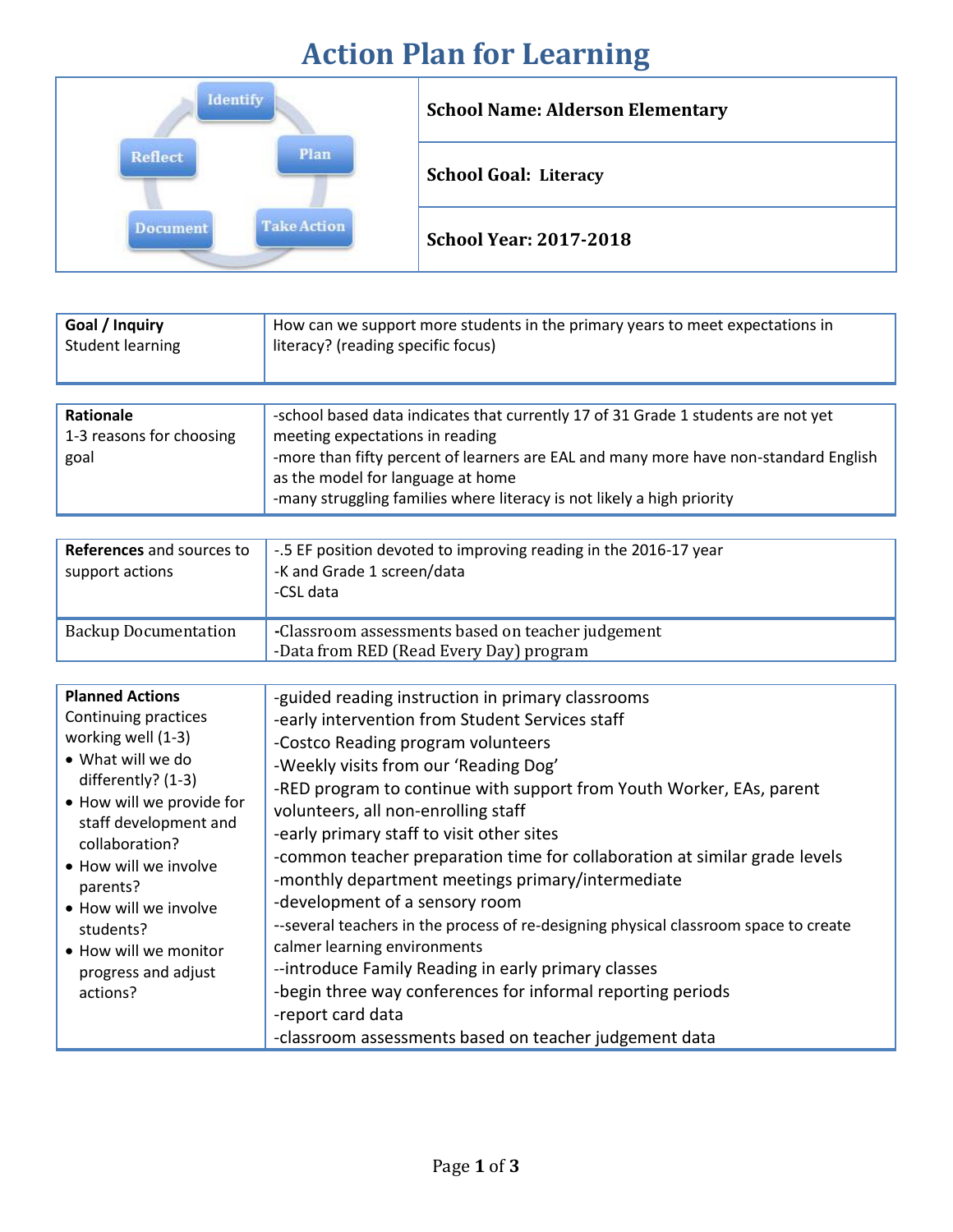| <b>Documentation of learning</b><br>Key evidence of change<br>• How did your actions<br>make a difference?<br>• Choose 1-3 pieces of<br>evidence to demonstrate<br>the impact your actions<br>have had on student<br>learning to meet your<br>goal.<br>• Documentation could<br>include video, survey<br>results, performance<br>standard data, anecdotal<br>evidence, work samples,<br>etc. | While literacy was not the main goal of the 2016-2017 school year, it evolved into<br>a significant focus as it was a huge need in our learning community.<br>-Data from RED students demonstrated a significant improvement in reading<br>fluency and the number of words children are able to read.<br>-increase to student services staffing in March of 2017 allowed for greater<br>targeted interventions with primary learners<br>20170608160825210<br>.pdf<br>Figure 1 CSL Student Self Reflection |
|----------------------------------------------------------------------------------------------------------------------------------------------------------------------------------------------------------------------------------------------------------------------------------------------------------------------------------------------------------------------------------------------|-----------------------------------------------------------------------------------------------------------------------------------------------------------------------------------------------------------------------------------------------------------------------------------------------------------------------------------------------------------------------------------------------------------------------------------------------------------------------------------------------------------|
| <b>Backup Documentation</b>                                                                                                                                                                                                                                                                                                                                                                  | 20170609145943955<br>.pdf<br><b>Figure 2Writing Data 2017</b>                                                                                                                                                                                                                                                                                                                                                                                                                                             |

| <b>School Community</b>                                                                                                                                                                            | -For the 2016-2017 goal of SEL, fall staff meetings had a portion of time devoted to                                                                                                                                                                                                                                                                                                                                              |
|----------------------------------------------------------------------------------------------------------------------------------------------------------------------------------------------------|-----------------------------------------------------------------------------------------------------------------------------------------------------------------------------------------------------------------------------------------------------------------------------------------------------------------------------------------------------------------------------------------------------------------------------------|
| <b>Engagement Process</b>                                                                                                                                                                          | reviewing the RULER strategies and updating success in each classroom                                                                                                                                                                                                                                                                                                                                                             |
| • How did you engage<br>parents, teachers,<br>students & support staff<br>in developing your APL?<br>• How did you share your<br>APL goals with parents,<br>teachers, students &<br>support staff? | -Full school implementation and use of zones of regulation/mood meter language<br>-Several classes developed Class Charters<br>Youth Worker worked with each class weekly to provide direct instruction for zones of<br>regulation/mood meter<br>-Progress was reported regularly in school newsletters, at PAC meetings<br>-Daily reminders on morning messages regarding Alderson CARES common language<br>and RULER strategies |
| <b>Backup Documentation</b>                                                                                                                                                                        | 20170609144409612<br>.pdf<br><b>Figure 3 Student Reflection of Reading Dog experiences</b>                                                                                                                                                                                                                                                                                                                                        |

| <b>Reflection Highlights</b> | -We are pleased with the progress our learners have made in SEL                        |
|------------------------------|----------------------------------------------------------------------------------------|
| • Where are we now?          | -Conflict resolution has improved                                                      |
| • What are some patterns     | -We know that children struggling with SEL issues are not able to learn                |
| emerging?                    | -We feel the strategies implemented in the 2016-2017 year will continue to be in place |
| • What surprised you?        | -Students continue to struggle with learning to read, therefore we will shift our      |
| • What conclusions /         | significant focus to early intervention for reading                                    |
| inferences might you         | -common language used by students and staff to facilitate learning and growth          |
| draw?                        |                                                                                        |